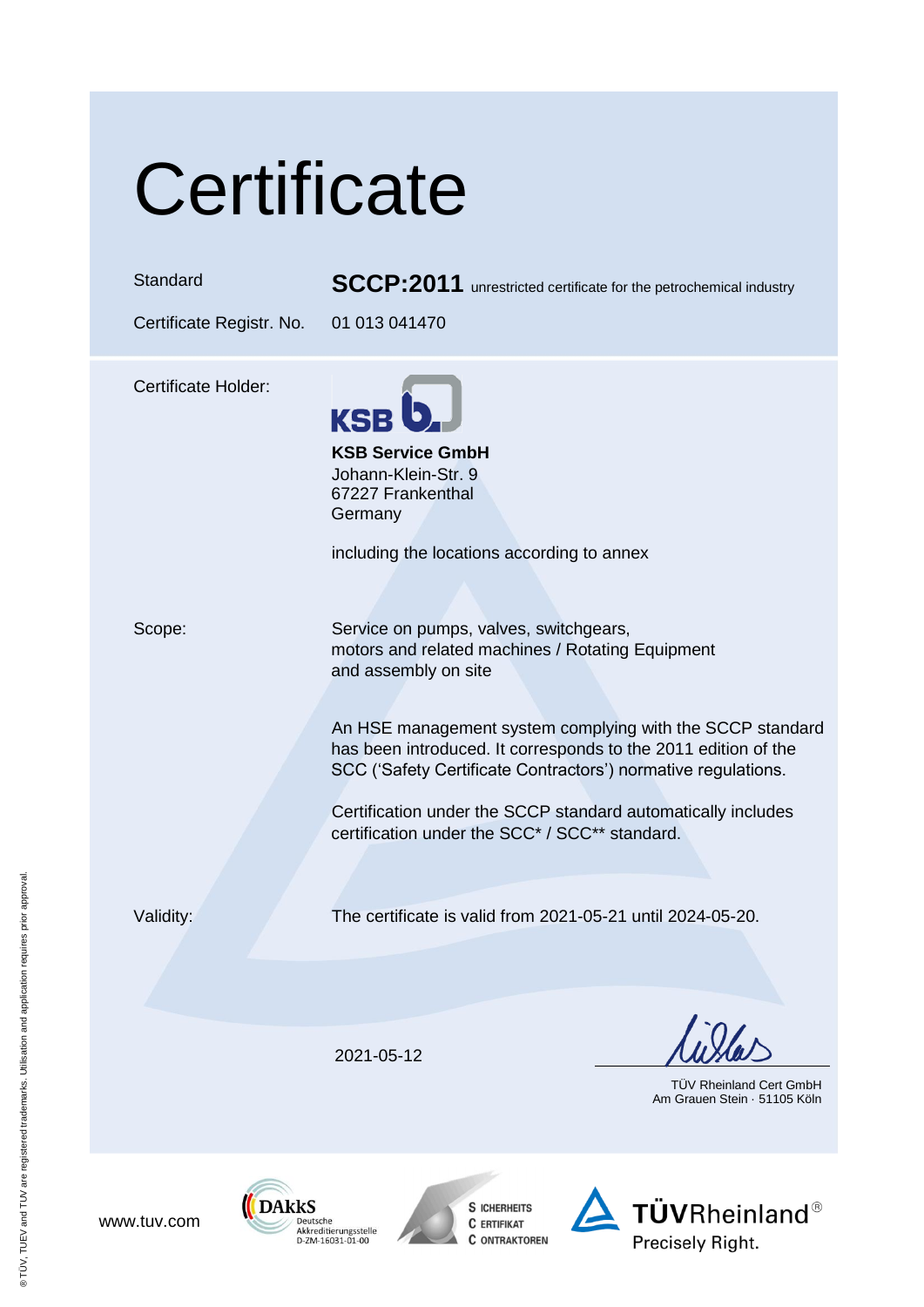## Annex to certificate

Standard **SCCP:2011** unrestricted certificate for the petrochemical industry

Certificate Registr. No. **01 013 041470**

### **No. Location Scope**

- H /001 c/o KSB Service GmbH (Zentrale) Johann-Klein-Straße 9 67227 Frankenthal Germany
- /002 c/o KSB Service GmbH Schwedt Service-Center Motoren-Jacobs Lise-Meitner-Straße 4 25746 Heide Germany
- /004 c/o Dynamik Pumpen GmbH Service-Center Stuhr Bergiusstraße 4 28816 Stuhr **Germany**
- /005 c/o Dynamik Pumpen GmbH Service-Center Hannover Eisenstraße 6 30916 Isernhagen **Germany**
- /008 c/o Pumpen-Service Bentz GmbH Service-Center Hamburg Carl-Zeiss-Straße 4 21465 Reinbek **Germany**

Service on pumps, valves, switchgear, motors and related machines / Rotating Equipment and assembly on site

Service on motors, switchgears, pumps and related machines / Rotating Equipment

Service on pumps, valves and related machines / Rotating Equipment

Service on pumps, valves and related machines / Rotating Equipment

Service on pumps, valves and related machines / Rotating Equipment

Page 1 of 4

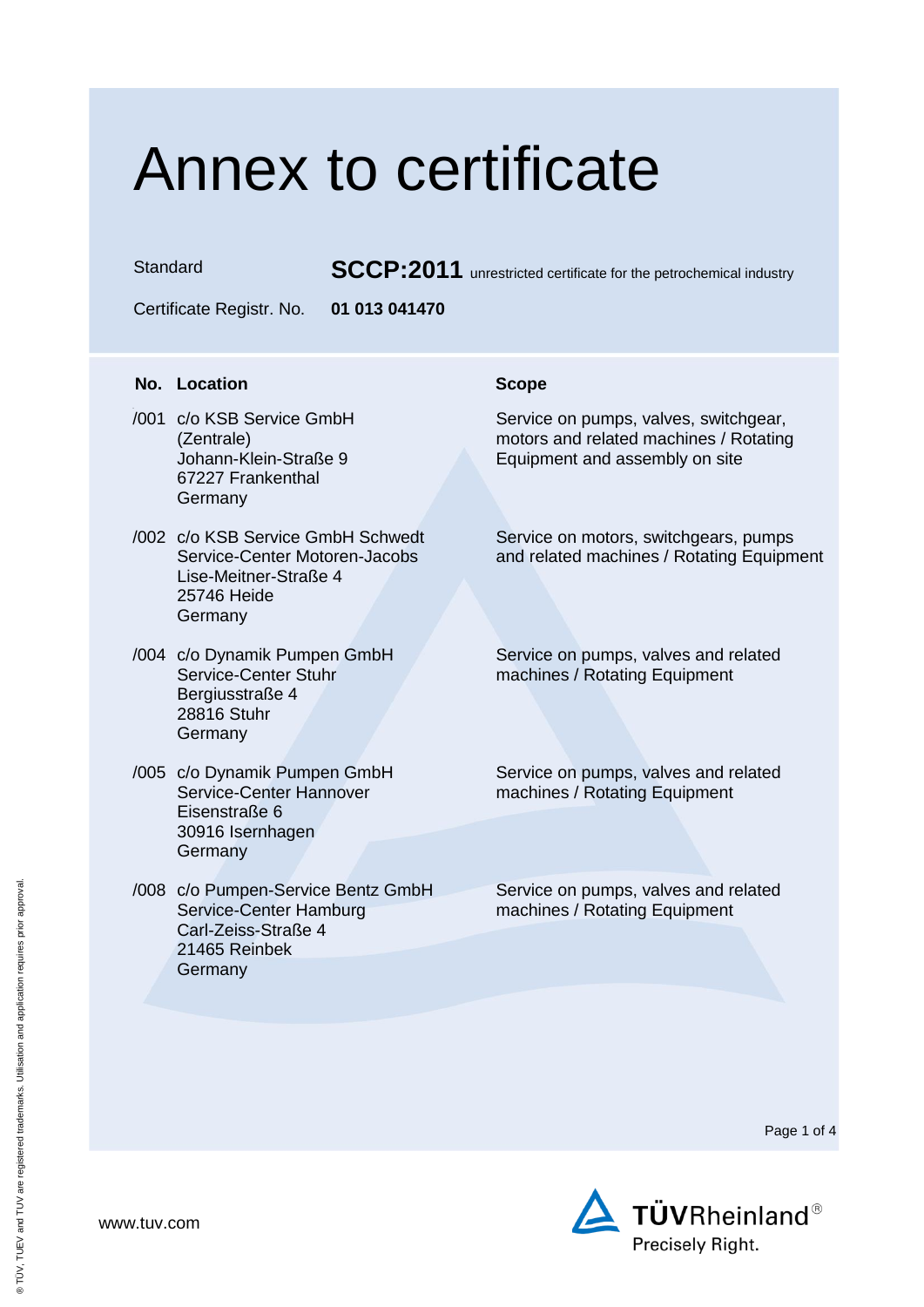## Annex to certificate

Standard **SCCP:2011** unrestricted certificate for the petrochemical industry

Certificate Registr. No. **01 013 041470**

- /011 c/o KSB Service GmbH Schwedt Service Center Magdeburg August-Bebel-Damm 38 39126 Magdeburg Germany
- /019 c/o KSB Service GmbH Außenmontage Johann-Klein-Straße 9 67227 Frankenthal Germany
- /021 c/o KSB Service GmbH Schwedt Service-Center Schwedt PCK-Gelände / Geb. H213 Passower Chaussee 16303 Schwedt/Oder Germany
- /022 c/o KSB Service GmbH Schwedt Service-Center Heide Meldorfer Straße 43 25770 Hemmingstedt **Germany**
- /023 c/o KSB Service GmbH Schwedt Service-Center Premnitz Grisutenstraße 2 14727 Premnitz **Germany**

Service on pumps, valves and related machines / Rotating Equipment

Service on pumps, valves and related machines / Rotating Equipment

Service on pumps, valves and related machines / Rotating Equipment

Service on pumps, valves and related machines / Rotating Equipment

Service on pumps, valves and related machines / Rotating Equipment

Page 2 of 4

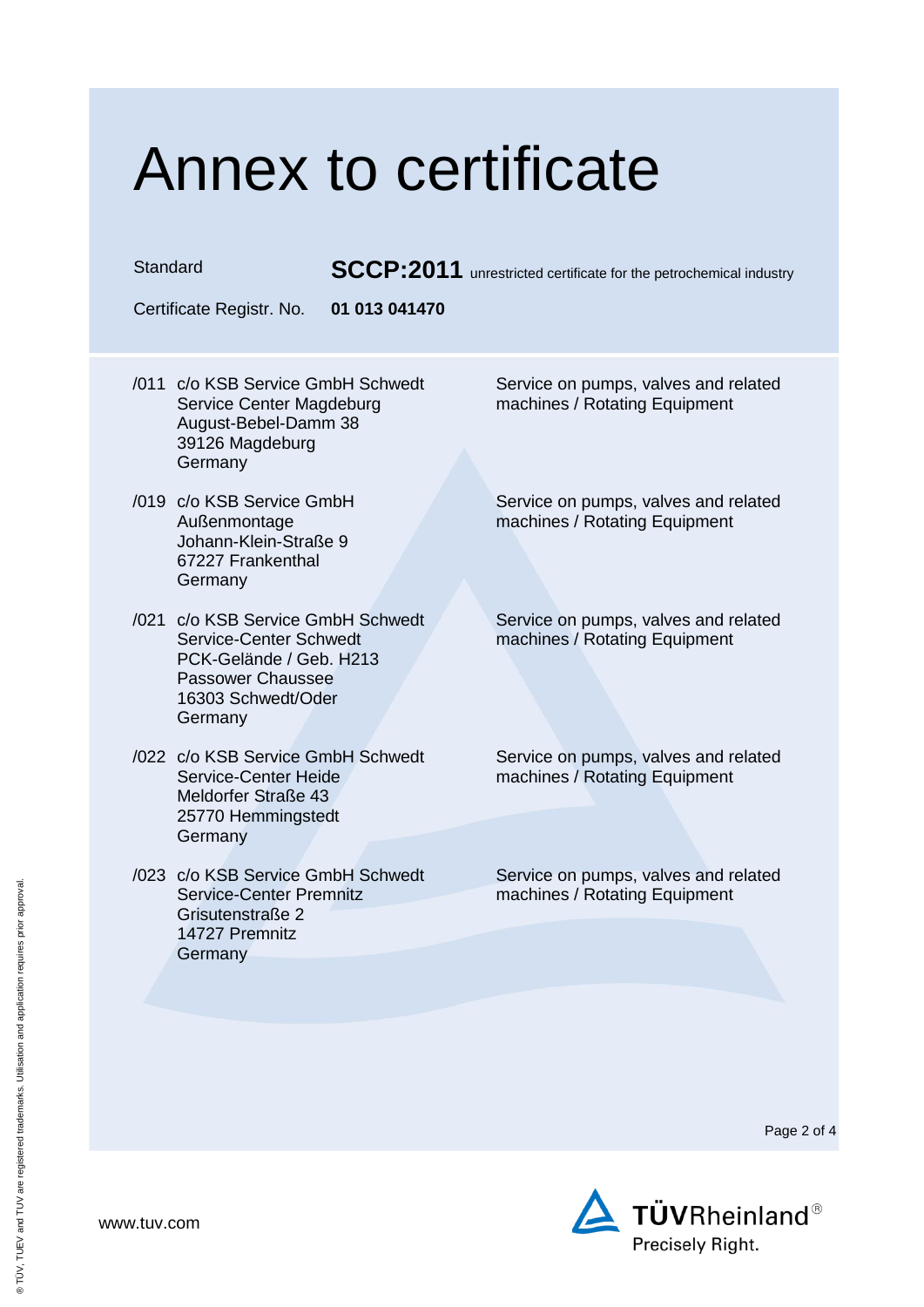### Annex to certificate Standard **SCCP:2011** unrestricted certificate for the petrochemical industry Certificate Registr. No. **01 013 041470** /024 c/o KSB Service GmbH Schwedt Service-Center Dresden / Schwarzheide machines / Rotating Equipment Overbeckstraße 39 A 01139 Dresden Germany Service on pumps, valves and related /025 c/o KSB Service GmbH Schwedt Service-Center Boxberg / Jänschwalde Industriegebiet West / Gebäude 1B17 02943 Boxberg **Germany** Service on pumps, valves and related machines / Rotating Equipment /026 c/o KSB Service GmbH Schwedt Service-Center Leuna Am Haupttor / Bau 3024 06237 Leuna Germany Service on pumps, valves and related machines / Rotating Equipment /027 c/o KSB Service GmbH Schwedt Service-Center Rostock Am Graben 9 18182 Bentwisch **Germany** Service on pumps, valves and related machines / Rotating Equipment /071 c/o PMS BERCHEM GmbH Service-Center Neuss Welserstraße 1 41468 Neuss **Germany** Service on motors, switchgears, pumps and related machines / Rotating Equipment

Page 3 of 4



www.tuv.com